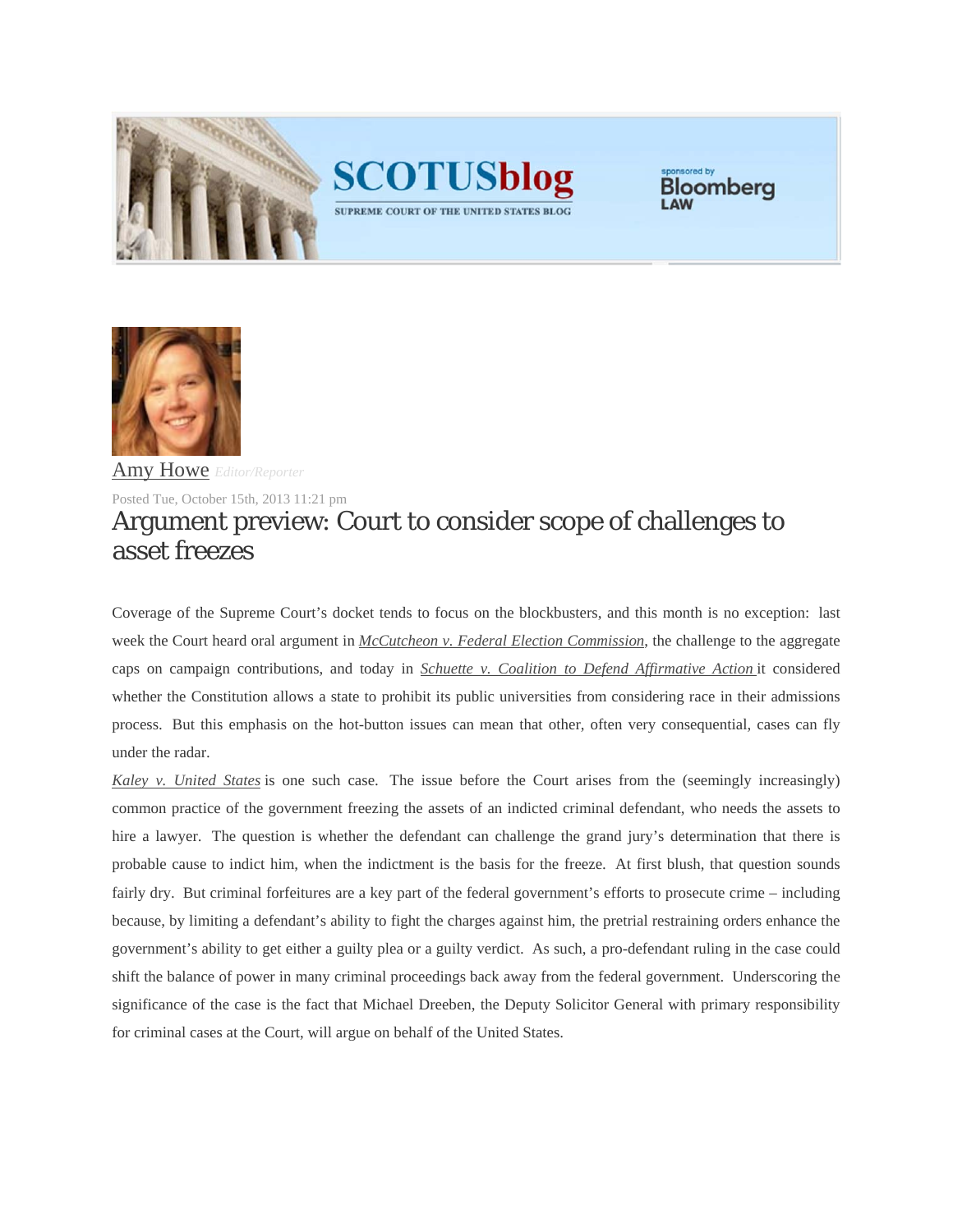## **Background**

When a federal criminal indictment is filed, the district court can enter a restraining order (*i.e.*, an asset freeze) at the government's request if the indictment both includes an offense for which criminal forfeiture may be imposed and also specifies that, if the defendant is convicted, "the property . . . would . . . be subject to [criminal] forfeiture." Nothing in the statute suggests that a defendant whose assets are frozen is entitled to a hearing to challenge the restraining order. But the Senate Report that accompanied the law indicates that, if a hearing is held, the trial court should not consider "challenges to the validity of the indictment." As long as there is probable cause for the indictment, the Report explained, that is "determinative" with regard to the merits of the forfeiture issue.

The petitioners in the case (the criminal defendants below) are a married couple, Kerri and Brian Kaley. When the Kaleys learned in 2005 that they were the targets of a federal grand jury investigation, they each retained attorneys, who told them that they collectively would charge roughly a half-million dollars for their services through a trial. Two years later, the Kaleys were indicted (along with a third co-defendant) on charges stemming from a plan to steal and then re-sell prescription medical devices. Consistent with the notice in the indictment against the Kaleys, the district court entered a pretrial restraining order that prohibited them from selling or otherwise transferring a certificate of deposit and their house. The Kaleys then challenged the order, arguing that it precluded them from retaining their choice of counsel. The district court offered them a hearing, but it declined to consider the only issue that the Kaleys wanted to raise – whether there was probable cause to support their indictment, and therefore the restraining order – and the court of appeals agreed. The Kaleys then filed a petition for certiorari, which the Court granted earlier this year.

## **Arguments**

The Kaleys' brief on the merits discusses the facts and procedural history of the case at some length, no doubt attempting to show the weakness of the underlying charges against them. The crux of the Kaleys' legal argument on the question that the Supreme Court agreed to hear is that the Constitution gives them a right to a pretrial hearing; if the government cannot show at that hearing that there is a "substantial probability" that it will succeed in having the assets at issue forfeited, then the assets needed by the defendant for his defense must be released.

This result, they contend, flows from the Court's landmark decision in *Mathews v. Eldridge.* Under that case, a court considering a due process challenge to a government procedure must balance "the private interest that will be affected by the official action"; the risk that an individual will erroneously be deprived of that interest and whether there are any alternative safeguards to minimize that risk; and the government's interest. All of these factors, the Kaleys argue, weigh in favor of providing defendants with a hearing to challenge probable cause when the right to counsel of choice hangs in the balance. First, their private interest in maintaining control over their own home is strong, while putting off the probable cause hearing "will completely eviscerate their right to counsel of choice." Second, and by contrast, the risk of erroneous deprivation is high given the government's substantial interest in obtaining the proceeds of the forfeitures and the control that government prosecutors wield over the grand